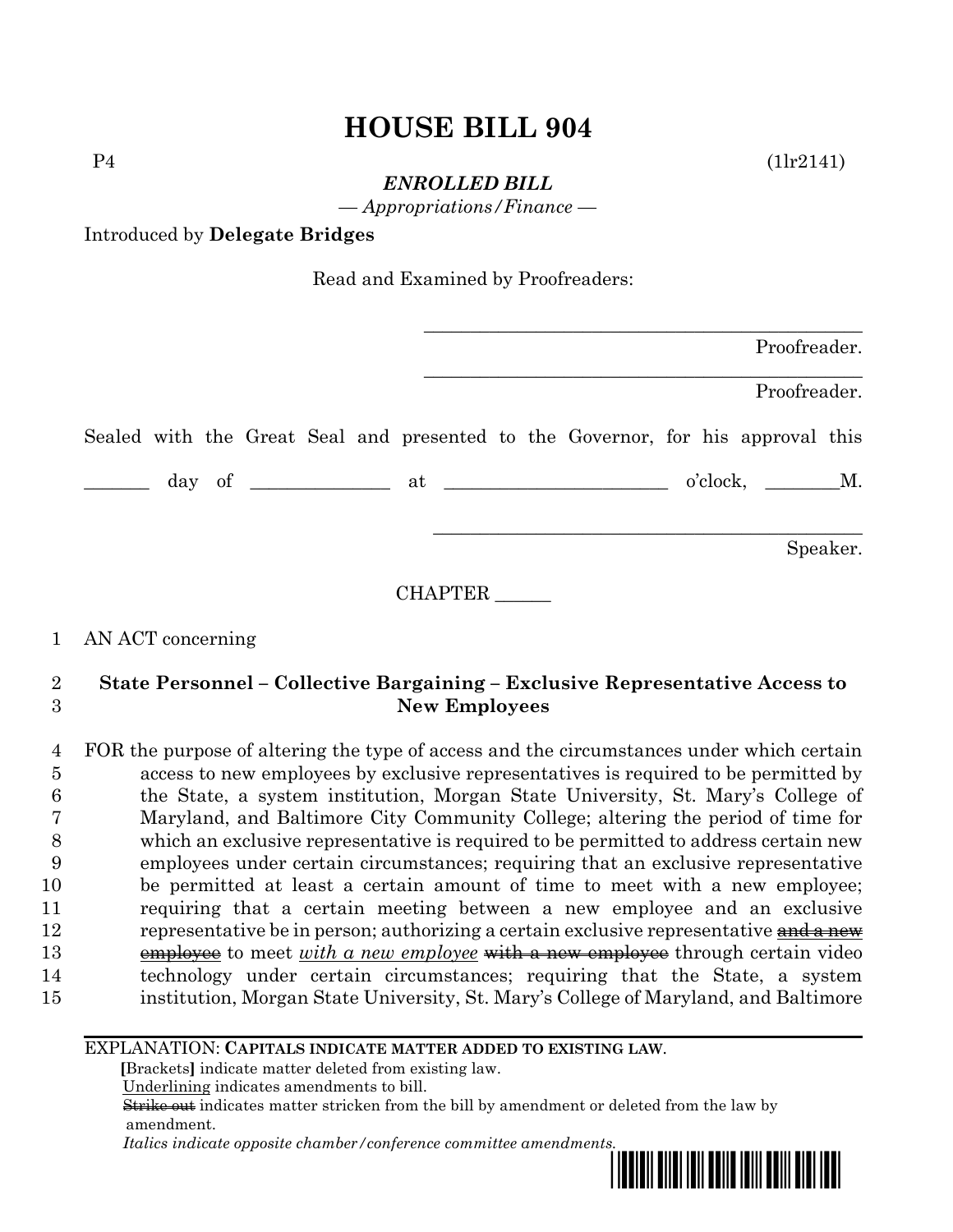#### **HOUSE BILL 904**

 City Community College encourage but not require certain new employees to meet with certain exclusive representatives; requiring that a certain notice be provided on the start date of a new employee; requiring that a certain notice be provided to certain individuals in a certain manner within a certain time period and include *and exclude* certain information; *requiring that a certain notice be considered confidential by an exclusive representative; prohibiting an exclusive representative from disclosing certain information, subject to a certain exception; authorizing an exclusive representative to authorize a third–party contractor to use certain information in a certain manner and for a certain purpose;* making conforming changes; and generally relating to collective bargaining for State employees and access by an exclusive representative to new employees.

BY repealing and reenacting, with amendments,

- Article State Personnel and Pensions
- Section 3–307
- Annotated Code of Maryland
- (2015 Replacement Volume and 2020 Supplement)

 SECTION 1. BE IT ENACTED BY THE GENERAL ASSEMBLY OF MARYLAND, That the Laws of Maryland read as follows:

# **Article – State Personnel and Pensions**

3–307.

 (a) Each exclusive representative has the right to communicate with the employees that it represents.

 (b) (1) The State, a system institution, Morgan State University, St. Mary's College of Maryland, and Baltimore City Community College shall permit an exclusive representative to**:**

# **(I) MEET WITH A NEW EMPLOYEE IN A BARGAINING UNIT REPRESENTED BY THE EXCLUSIVE REPRESENTATIVE WITHIN THE FIRST FULL PAY PERIOD OF THE NEW EMPLOYEE'S START DATE; OR**

 **(II)** attend and participate in a new employee program that includes one or more employees who are in a bargaining unit represented by the exclusive representative**, IF THE NEW EMPLOYEE PROGRAM OCCURS WITHIN 14 DAYS OF THE NEW EMPLOYEE'S START DATE**.

 (2) The new employee program in paragraph **[**(1)**] (1)(II)** of this subsection may be a new employee orientation, training, or other program that the State, a system institution, Morgan State University, St. Mary's College of Maryland, or Baltimore City Community College and an exclusive representative negotiate in accordance with § 3–501 of this title.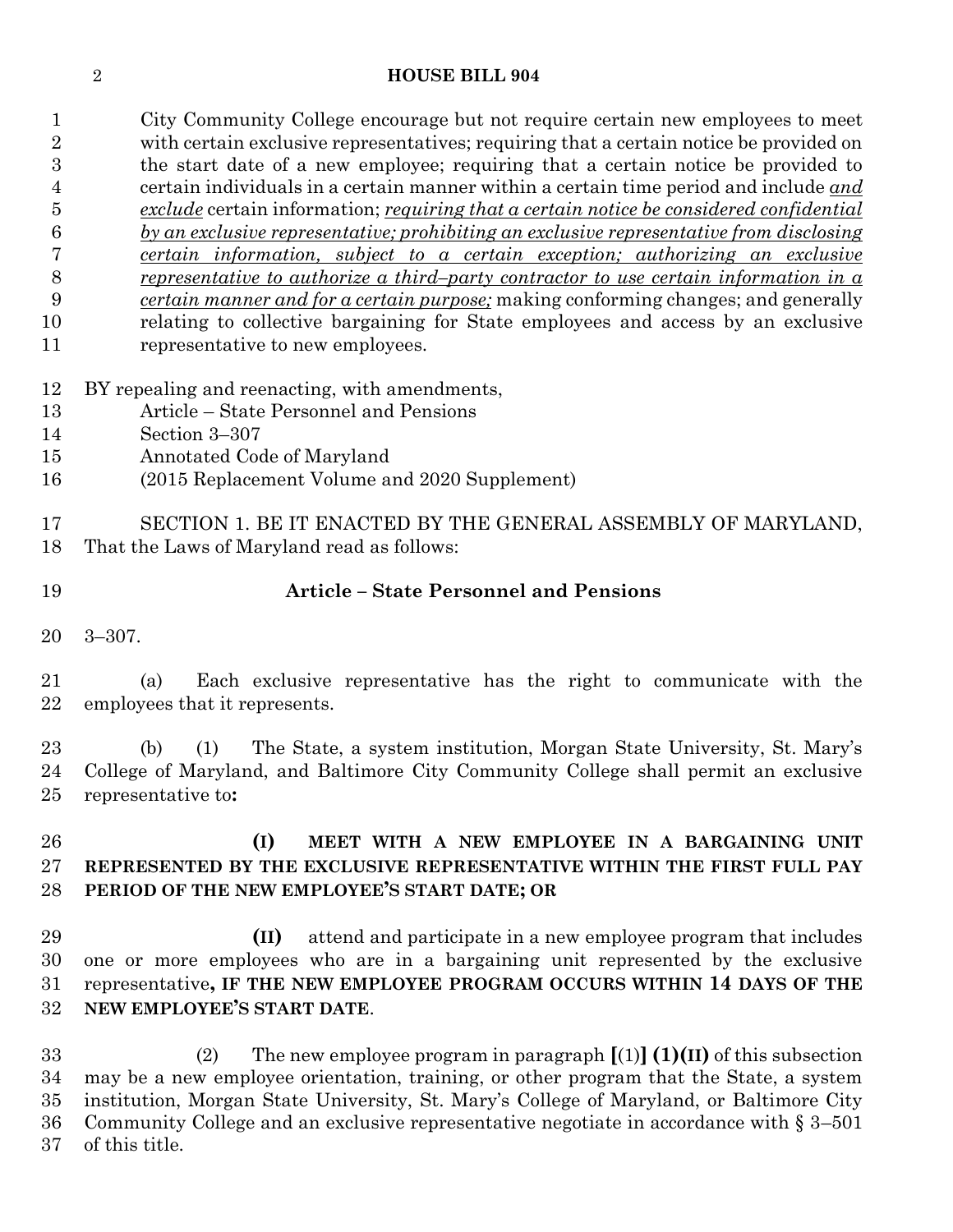(3) Except as provided in paragraph **[**(4)**] (5)** of this subsection, the exclusive representative shall be permitted **AT LEAST [**20**] 30** minutes to **MEET WITH THE NEW EMPLOYEE OR TO** collectively address all new employees in attendance during a new employee program.

 **(4) (I) EXCEPT AS PROVIDED IN SUBPARAGRAPH (II) OF THIS PARAGRAPH, A MEETING BETWEEN THE NEW EMPLOYEE AND THE EXCLUSIVE REPRESENTATIVE SHALL BE IN PERSON.**

# **(II) AN EXCLUSIVE REPRESENTATIVE AND A NEW EMPLOYEE MAY CHOOSE TO MEET** *WITH A NEW EMPLOYEE* **WITH A NEW EMPLOYEE BY VIDEO OR SIMILAR TECHNOLOGY IF PUBLIC HEALTH CONCERNS NECESSITATE THAT A MEETING BE CONDUCTED REMOTELY.**

 **[**(4)**] (5)** The State, a system institution, Morgan State University, St. Mary's College of Maryland, and Baltimore City Community College and an exclusive representative may negotiate a period of time that is more than **[**20**] 30** minutes in accordance with § 3–501 of this title.

 **[**(5)**] (6)** The State, a system institution, Morgan State University, St. Mary's College of Maryland, and Baltimore City Community College:

 (i) shall encourage an employee to **MEET WITH THE EXCLUSIVE REPRESENTATIVE OR** attend the portion of a new employee program designated for an exclusive representative to address new employees; and

 (ii) may not require an employee to **MEET WITH AN EXCLUSIVE REPRESENTATIVE OR** attend the portion of a new employee program designated for an exclusive representative to address new employees if the employee objects to attending.

 (c) (1) Except as provided in paragraph (2) of this subsection **AND SUBJECT TO PARAGRAPH (3) OF THIS SUBSECTION**, the State, a system institution, Morgan State University, St. Mary's College of Maryland, and Baltimore City Community College shall provide the exclusive representative at least 10 days' notice **[***[*in advance of **[**a new employee program**]** *OF* **OF THE START DATE OF A NEW EMPLOYEE** *IN A BARGAINING UNIT REPRESENTED BY THE EXCLUSIVE REPRESENTATIVE*.

 (2) The State, a system institution, Morgan State University, St. Mary's College of Maryland, and Baltimore City Community College may provide the exclusive representative with less than 10 days' notice if there is an urgent need critical to the **[**employer's new employee program**] EMPLOYER** that was not reasonably foreseeable.

 **(3) THE NOTICE REQUIRED UNDER PARAGRAPH (1) OF THIS SUBSECTION SHALL:**